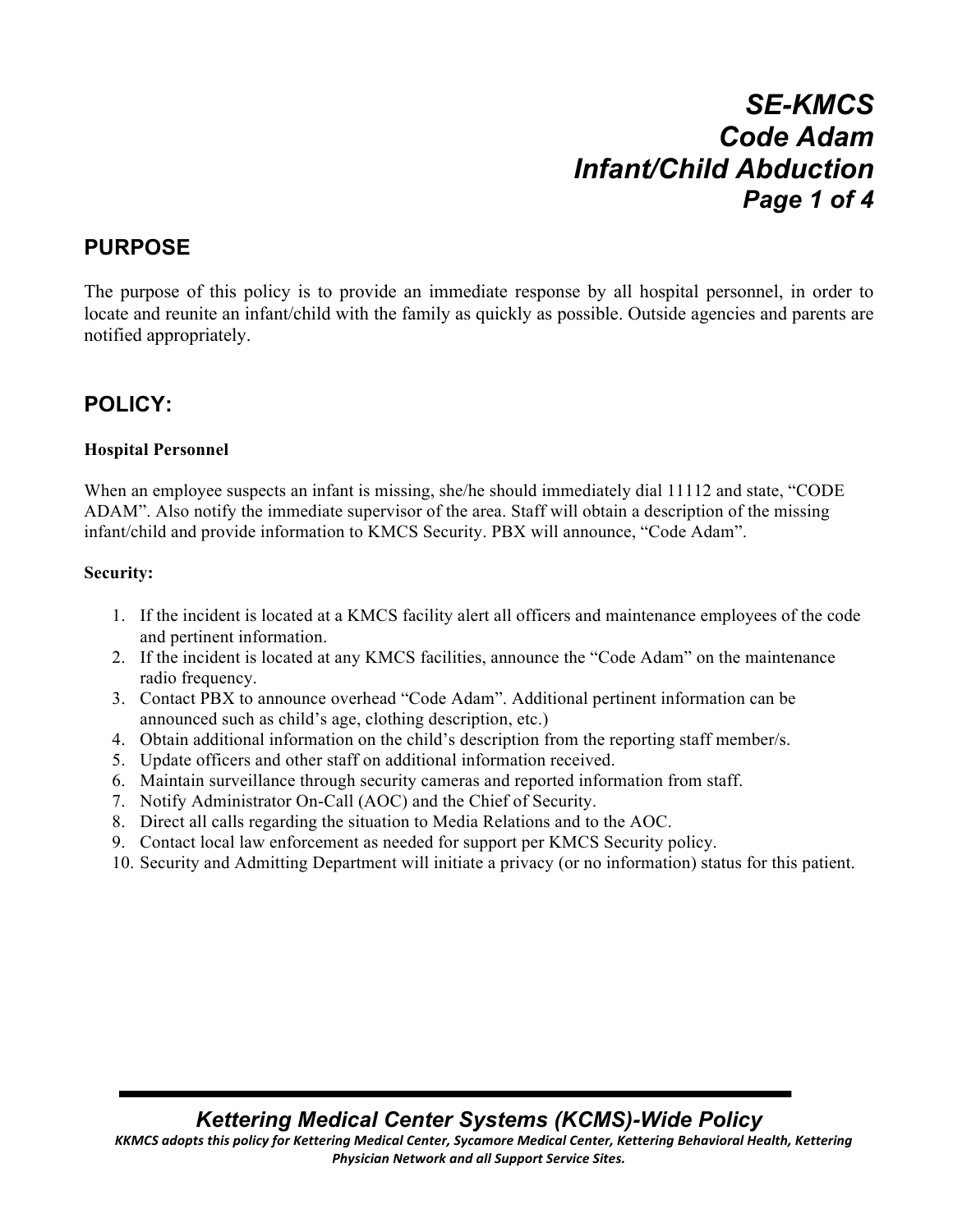# *SE-KMCS Code Adam Infant/Child Abduction Page 2 of 4*

#### **Incident Commander**

The Incident Commander will establish the command center, and coordinate with the agency executive and internal resources for the search within the hospital, as well as assisting the local police and FBI, when needed.

#### **Security Staff**

- 1. Ensure that all exits have been appropriately secured. This can be accomplished by using hospital staff members who are responding to the code.
- 2. Establish communications with local law enforcement agencies as needed.
- 3. Continue investigative actions to obtain further information.

#### **Hospital Personnel**

The following actions will occur simultaneously:

- 1. The Hospital Incident Command System *(HICS*) will be activated.
- 2. Hospital personnel should ensure that all exits are monitored and assist in securing entry and exit locations. During this code, staff should prohibit anyone from entering or exiting the facility, unless a person is entering for immediate medical care. These entries should be isolated to the Emergency and Trauma Center.
- 3. Report any suspicious activity, including individuals who forcibly leave the facility. Calls can be made to 11112 or to the Hospital Incident Command (HIC) when activated
- 4. Staff will assist in the search by checking every room in their work area unit and then assist in searching the remainder of the hospital. All rooms searched and found to be clear will be reported to the HCC for tracking purposes. Rooms that have been searched shall be locked until the "All Clear" is announced.
- 5. All infants, children and patients will be accounted for.
- 6. Employees should be suspicious of anything that might conceal the infant/child, i.e. bag, coat, purse.
- 7. All employees who are not actively in the process of the search or providing necessary clinical care, need to assist in the surveillance of their area by stationing themselves in hallways located near their work area.
- 8. When dealing with the public remember to be polite, briefly explain the situation. Do not make a statement on the details of the incident to anyone other than the authorized persons.
- 9. Nonessential work will stop until the "All Clear" is announced.
- 10. Hospital employee to be assigned as the single liaison and support person for the family will be the Employee Assistance Liaison, Chaplain on call, or other staff member assigned by the Incident Commander. If at all possible, the family should be moved into a private room.

## *Kettering Medical Center Systems (KCMS)-Wide Policy*

KKMCS adopts this policy for Kettering Medical Center, Sycamore Medical Center, Kettering Behavioral Health, Kettering **Physician Network and all Support Service Sites.**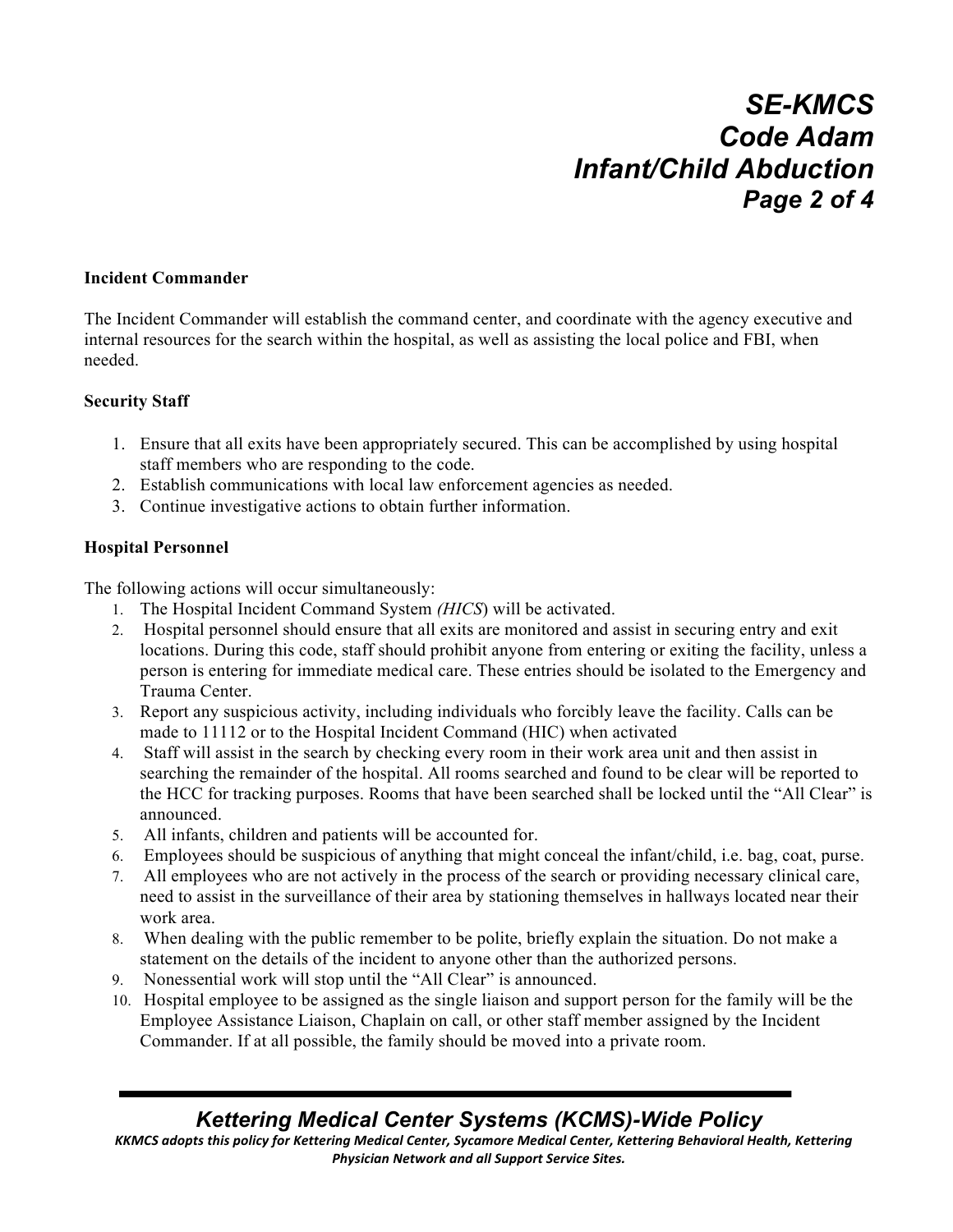# *SE-KMCS Code Adam Infant/Child Abduction Page 3 of 4*

11. All staff on duty when the abduction occurred, will remain in the hospital until the authorities complete proper questioning. All staff is requested to refrain from discussing this incident with anyone other than the authorities.

#### **Public Relations Information**

- 1. Media Relations will support the HCC with a Public Information Officer and will oversee all public statements. Staff is reminded that only the PIO, (Media Relations) can make statements on behalf of the hospitals.
- 2. The local media may be contacted by the PIO with the approval of the Incident Commander/Administrator On-Call.
- 3. Designated areas for media briefings are: a. KMCS – b. KMCS – In-Fill Area, Physician Office Building, 1st Floor
- 4. PIO will provide a written response that Security and the PBX operator may use for outside callers.
- 5. All media releases will be reviewed by legal staff and the agency executive concerning patient confidentiality.

### **ALL CLEAR**

- 1. The Incident Commander will instruct Security to cancel the "Code Adam."
	- a. The PBX will announce on the public address system 3 times "Code Adam {Drill} all clear"
		- b. If the event was a drill, announce: "Your attention please! This has been a Code Adam Drill, thank you for your cooperation".

### **DOCUMENTATION:**

- 1. Activity surrounding this incident should be documented from discovery of the abduction until the child is located.
- 2. An After Action Report (AAR) will be completed to review actions of response, and to mitigate future response activities.

*Kettering Medical Center Systems (KCMS)-Wide Policy*

KKMCS adopts this policy for Kettering Medical Center, Sycamore Medical Center, Kettering Behavioral Health, Kettering **Physician Network and all Support Service Sites.**